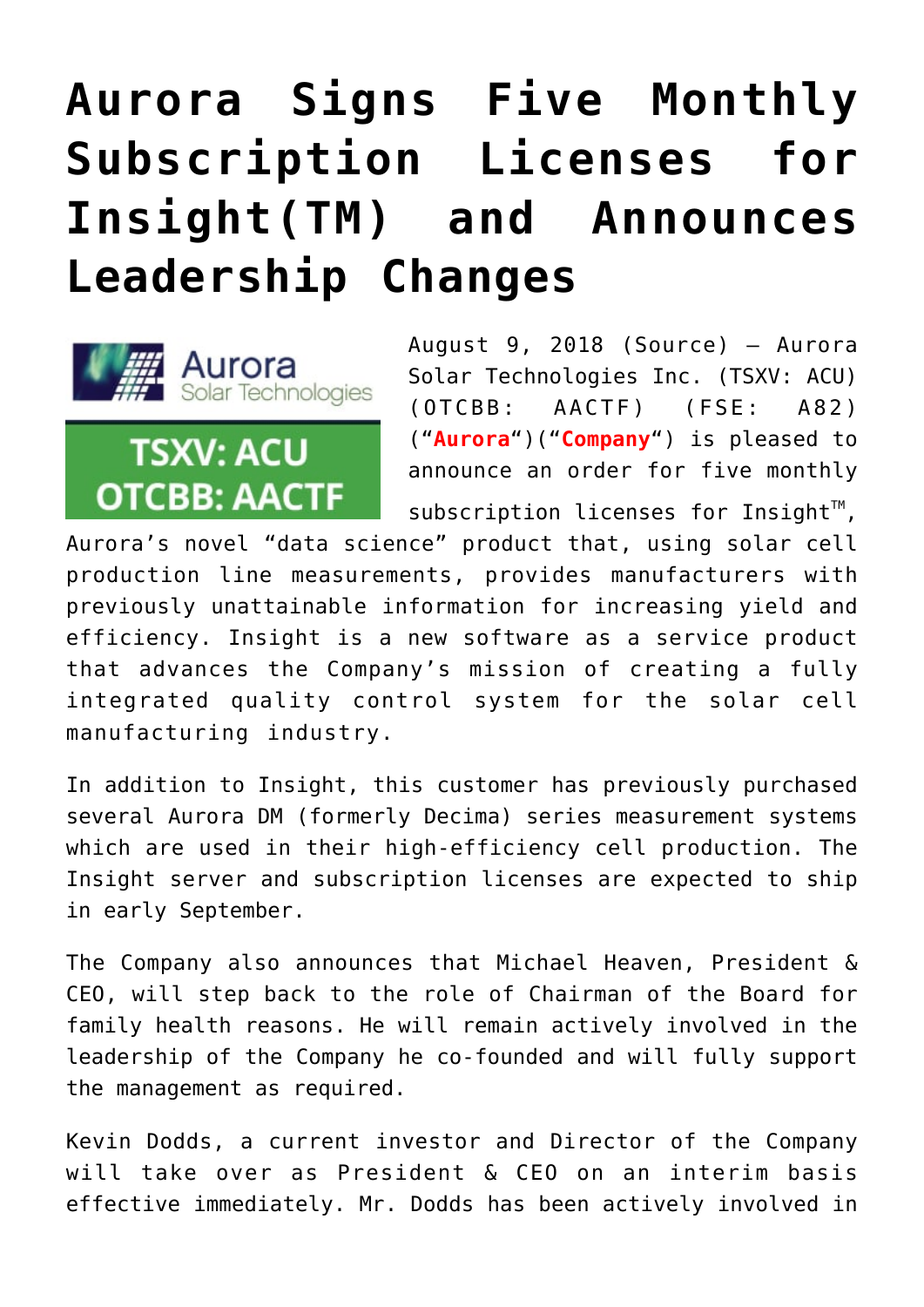the company for the past several months and is up to speed on the sales pipeline and leadership position the Company holds with the leaders in the solar cell manufacturing industry. Mr. Dodds will work closely with Mr. Heaven during the transition period and has the full support of the Aurora's Board of Directors and operating team, including Gordon Deans, COO and co-founder, and Steve McDonald, VP of Business Development.

Kevin is a proven executive with more than 20 years of financing and operations experience, during which he has been instrumental in growing companies through investment, opening of new market opportunities and securing business. Kevin brings extensive commercial leadership and international business experience within multifaceted businesses that will benefit Aurora at this strategic time.

"This is an exciting time at Aurora, as it transitions from early revenues and product validation towards sustainable sales growth. Aurora is in a unique position to grow its business as solar manufactures accelerate the adoption of advanced cell structures to make the best solar cells based on Aurora's inline measurement and process control systems," stated Kevin Dodds.

The Company also announces that it issued 250,000 options to Mr. Dodds at the August 8, 2018, closing price.

## **About Aurora Solar Technologies:**

Aurora's mission is to deliver exceptional results to the photovoltaic industry through measurement, visualization and control of critical processes during solar cell manufacturing. We measure and map the results of critical cell fabrication processes, providing real-time visualization of material properties, cell parameters and production tool performance. Our products provide process engineers and production-line operators with the means to rapidly detect, analyze and correct process excursions, limit variations and optimize